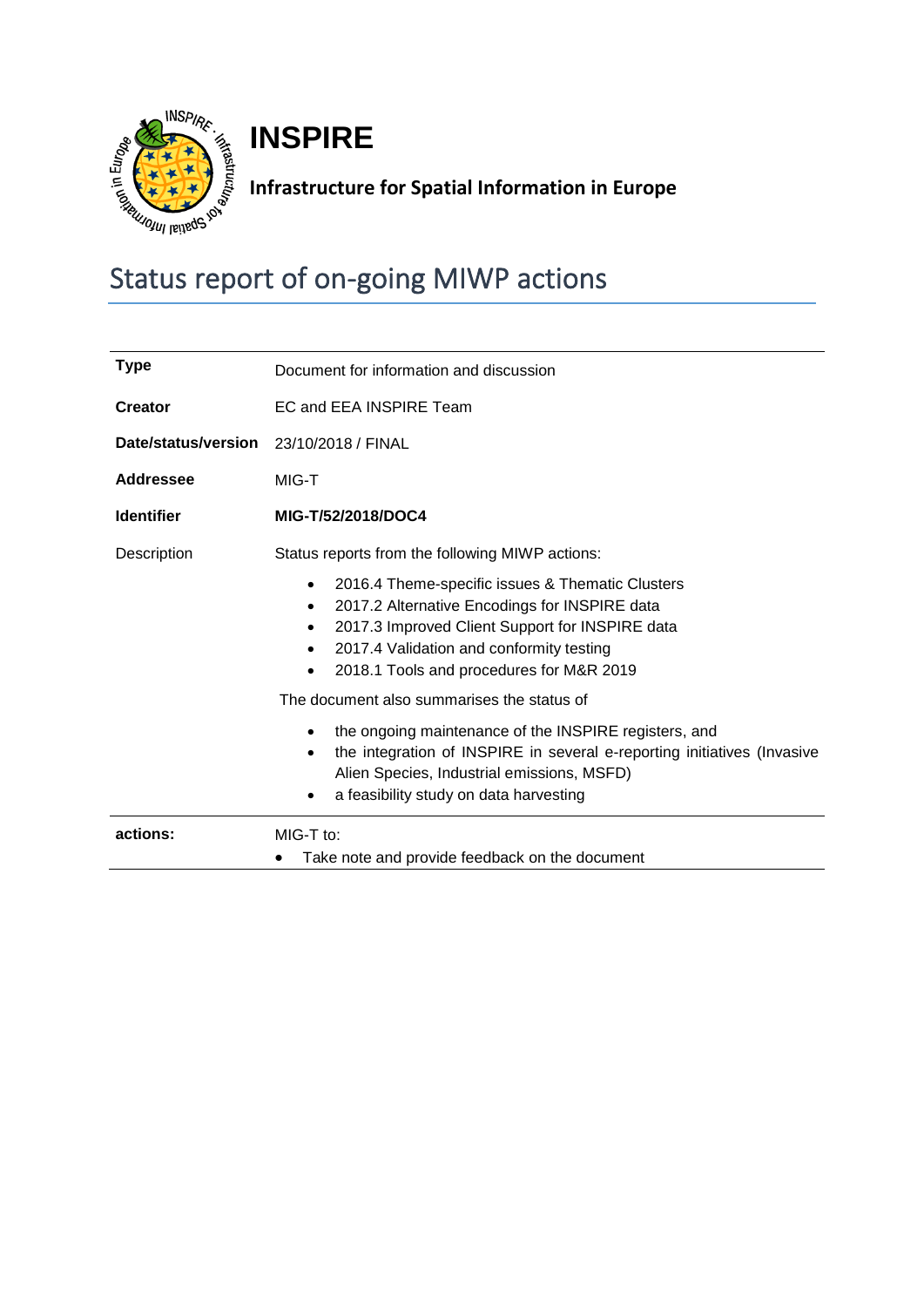### 1 2016.4 Theme-specific issues and Thematic Clusters

The main objective of this Action is to support MS with implementation of INSPIRE by providing online platform to share, find, propose and discuss issues encountered during the implementation of INSPIRE as well as in adaptation / re-use of INSPIRE infrastructure for other domains/purposes. The thematic clusters on-line collaborative platform<https://themes.jrc.ec.europa.eu/> has been in operation over 3.5 years and is managed by JRC with the help of INSPIRE & Domain experts selected as facilitators of 9 Thematic clusters. Recently also the help of MIG-T liaisons (one per each cluster) is increasing especially in linking and bringing the agreed discussion topics (e.g. evaluation of change proposals) to the MIG-T/MIG.

#### **TC Activity – statistics of use (12.9.2018)**

- Registered users: **940**
- Discussion topics: **669**
- Discussion replies: **1894**
- Uploaded Files: **275**
- Dedicated topic summarizing pages: **198**
- Groups: **50**
- News/events: **185**
- Nr. of Visits from 1-1-2018 until 12-09-2018: **23937**
- Nr. Pageviews from 1-1-2018 until 12-09-2018: **83482**
- **•** Most viewed discussion (3714 views)

| <b>Topic</b>                                                                                                     | <b>Views</b> |
|------------------------------------------------------------------------------------------------------------------|--------------|
| Workshop about Transformation of Coverage-Based Data Themes<br>and WCS - Barcelona, 29-30 September 2015         | 4115         |
| Cookbooks that can be used for the conversion of OneGeology-<br>Europe web services to INSPIRE web services      | 3990         |
| Download Service WFS: StoredQuery and ResponsePaging for large<br>datasets?                                      | 3718         |
| Distinct metadata for INSPIRE harmonised datasets?                                                               | 3654         |
| It seems that there is only one fully compliant solution to serve<br>multiple harmonised datasets trough WFS 2.0 | 3312         |
| <b>PNOT Project (PNOA, PNT, SIOSE)</b>                                                                           | 3274         |
| Experiences on encoding of Elevation and Orthoimagery coverages                                                  | 3198         |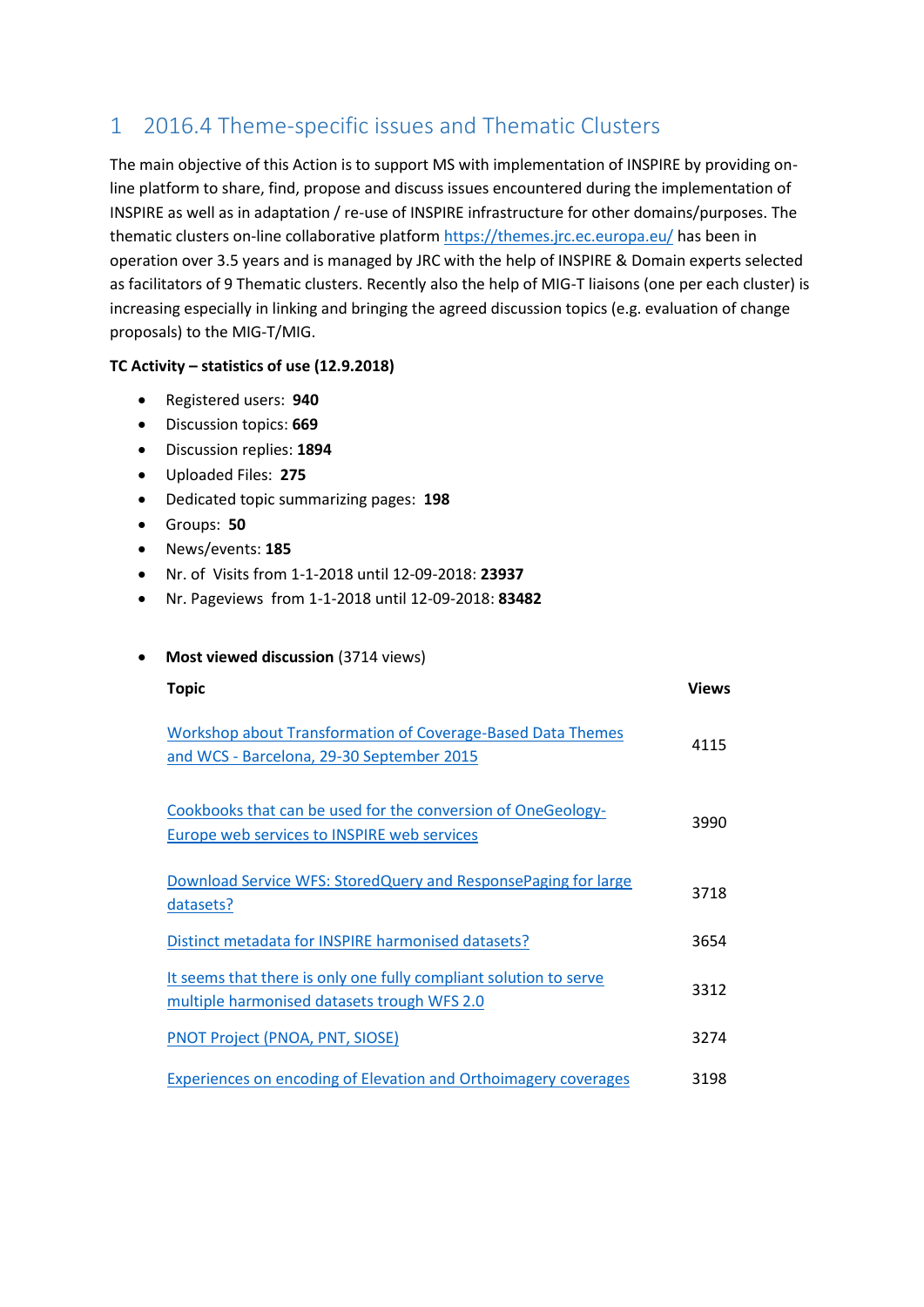| $\bullet$ | Most popular discussions (by number of replies):                                                                           |                |
|-----------|----------------------------------------------------------------------------------------------------------------------------|----------------|
|           | <b>Topic</b>                                                                                                               | <b>Replies</b> |
|           | It seems that there is only one fully compliant solution to serve<br>multiple harmonised datasets trough WFS 2.0           | 52             |
|           | domainExtent vs gml:boundedBy (EL & OI coverages encoding)                                                                 | 43             |
|           | Usability of the 'Zoned Geographic Grid' (Grid ETRS89-GRS80)                                                               | 33             |
|           | Need more guidance for Elevation encoding and correct example<br>(for ElevationGridCoverage) on the basis of GMLCOV schema | 24             |
|           | <b>INSPIRE download services published providing INSPIRE compliant PS</b><br>data                                          | 24             |
|           | FYI: interpreted coordinate order flipped in GML files with URI<br>format srsName                                          | 20             |
|           | <b>HabitatsAndBiotopes in WCS</b>                                                                                          | 18             |

#### **The new INSPIRE Thematic Cluster platform**

The new collaborative platform is being developed based on the conclusions from the INSPIRE Thematic clusters Evaluation meeting (Ispra 12-13.3. 2018). The major changes cover:

- TC platform structure:
	- o Two new cross cutting Clusters (SW tools & services; Environmental policy);
	- o The sub-groups of TCs were merged in the respective TCs.
- TC platform content:
	- o TC content will appear based on the set of controled tags using "virtual views";
	- o in new customised "discussion forum"-like pages.
	- o Integrated with other INSPIRE related platforms (Geoportal helpdesk, MIG-T, INSPIRE in Practice).

#### **INSPIRE TC Facilitators / MIG-T liaisons**

The new facilitator (Amelia Baptie) of Earth science TC was agreed with EuroGeosurveys in the framework of the newly signed Collaboration agreement between JRC and EGS.

The two new cross cutting clusters will be supervised by DG JRC (SW TOOLS & Services) and DG ENV (Env. Policy).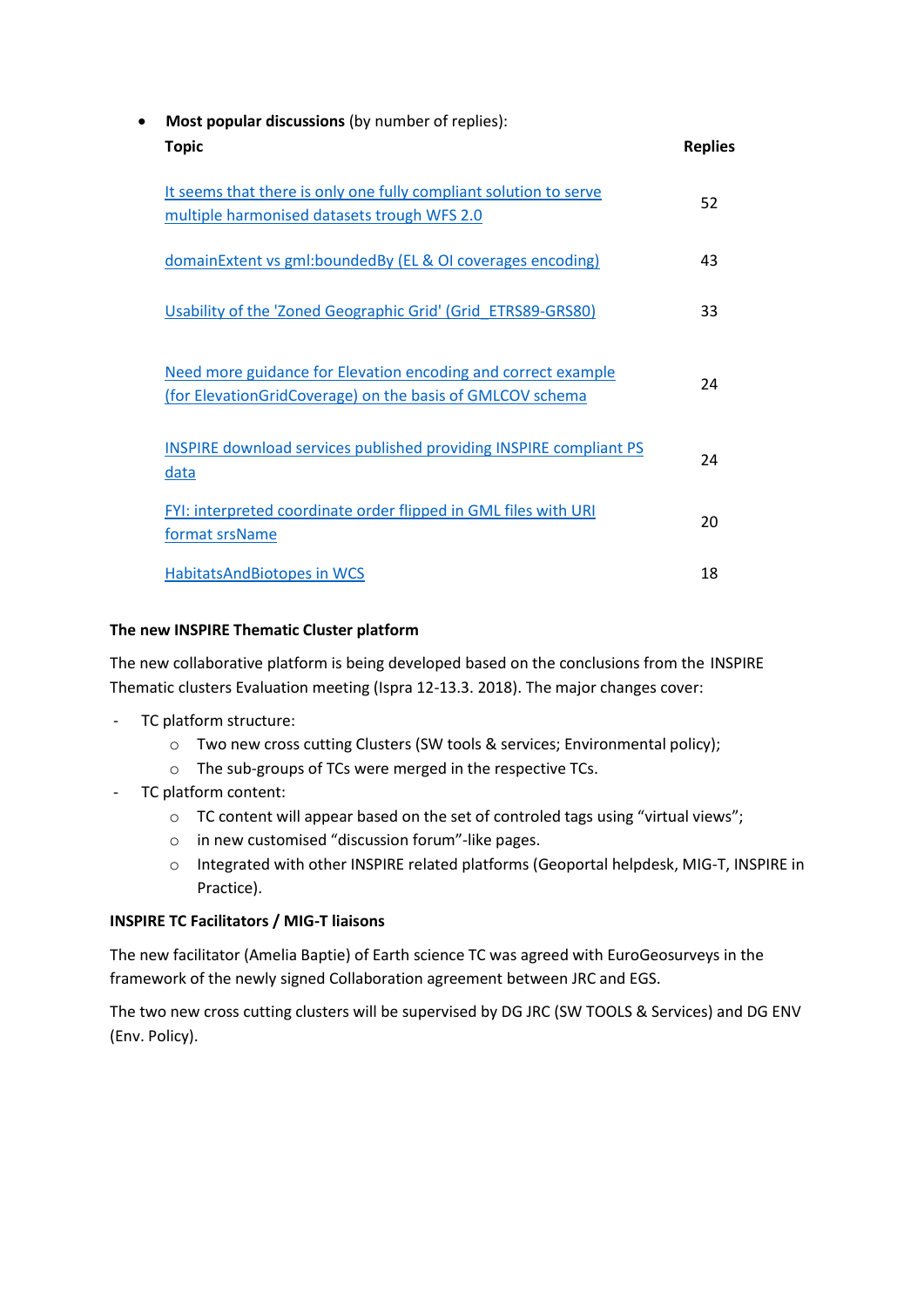The current situation is following:

| <b>Thematic Cluster</b>                                           | <b>Facilitator</b>        | <b>MIG-T liaison</b>                |
|-------------------------------------------------------------------|---------------------------|-------------------------------------|
| Earth Science                                                     | Amelia Baptie (UK)        | Carlo Cipolloni (IT)                |
| Statistics                                                        | Miroslaw Migacz (PL)      | Jari Reini (FI)                     |
| Marine and Atmosphere                                             | Keiran Millard* (UK)      | Anders Ryden (SE)                   |
| Land Cover and Land Use                                           | Lena Hallin-Pihlatie (FI) | Lars Eric Storgaard (DK)            |
| Elevation, Orthoimagery, Reference<br>Systems, Geographical Grids | Jordi Escriu (ES)         | Markus Seifert (GE)                 |
| <b>Environmental Monitoring and</b><br><b>Observations</b>        | Katharina Schleidt (AT)   | Jose Miguel Rubio Iglesias<br>(EEA) |
| <b>Biodiversity and Management Areas</b>                          | Stefania Morrone (IT)     | Darja Lihteneger (EEA)              |
| <b>Facilities, Utilities and Public Services</b>                  | Angel Lopez* (ES)         |                                     |
| Topo & Cadastre, Reference Data                                   | Anja Hopfstock (GE)       | Markus Jobst (AU)                   |
| (NEW) Environmental Policy                                        | Stefania Morrone** (IT)   | Joeri Robbrecht** (DG ENV)          |
| (NEW) Software tools and services                                 | Jordi Escriu** (ES)       | Michael Lutz** (JRC)                |

\* Possibility to swap the TC cluster facilitation activity due to the experts working assignments \*\* Proposed

The old contracts with facilitators finished by 25.5.2018 and the new once are being prepared. The contracts will run for initially 1 years, with a possible 1 year extensions, pending approval of the activity by the MIG in the November meeting.

### 2 2017.1 Master Guidance

Work on the Master Guidance is ongoing. The 2017.1 drafting team had a first meeting on 21 March 2018 and brainstormed about the scope, form and content of the guidance. No tangible deliverables have been produced yet. The ambition is to present a first draft to the MIG in December 2018.

### 3 2017.2 Alternative Encodings for INSPIRE data

The action will define alternative encoding rules (mainly for the purpose of viewing/analysis in mainstream GIS systems) for a number of selected application schemas and a template and procedure for proposing and endorsing additional encoding rules in the future. Detailed information on the action (background, action mandate) is available on the action page on the MIG collaboration platform<sup>1</sup>.

The sub-group has started its work in July focusing on the following two tasks:

**.** 

<sup>1</sup> <https://webgate.ec.europa.eu/fpfis/wikis/x/aAKOE>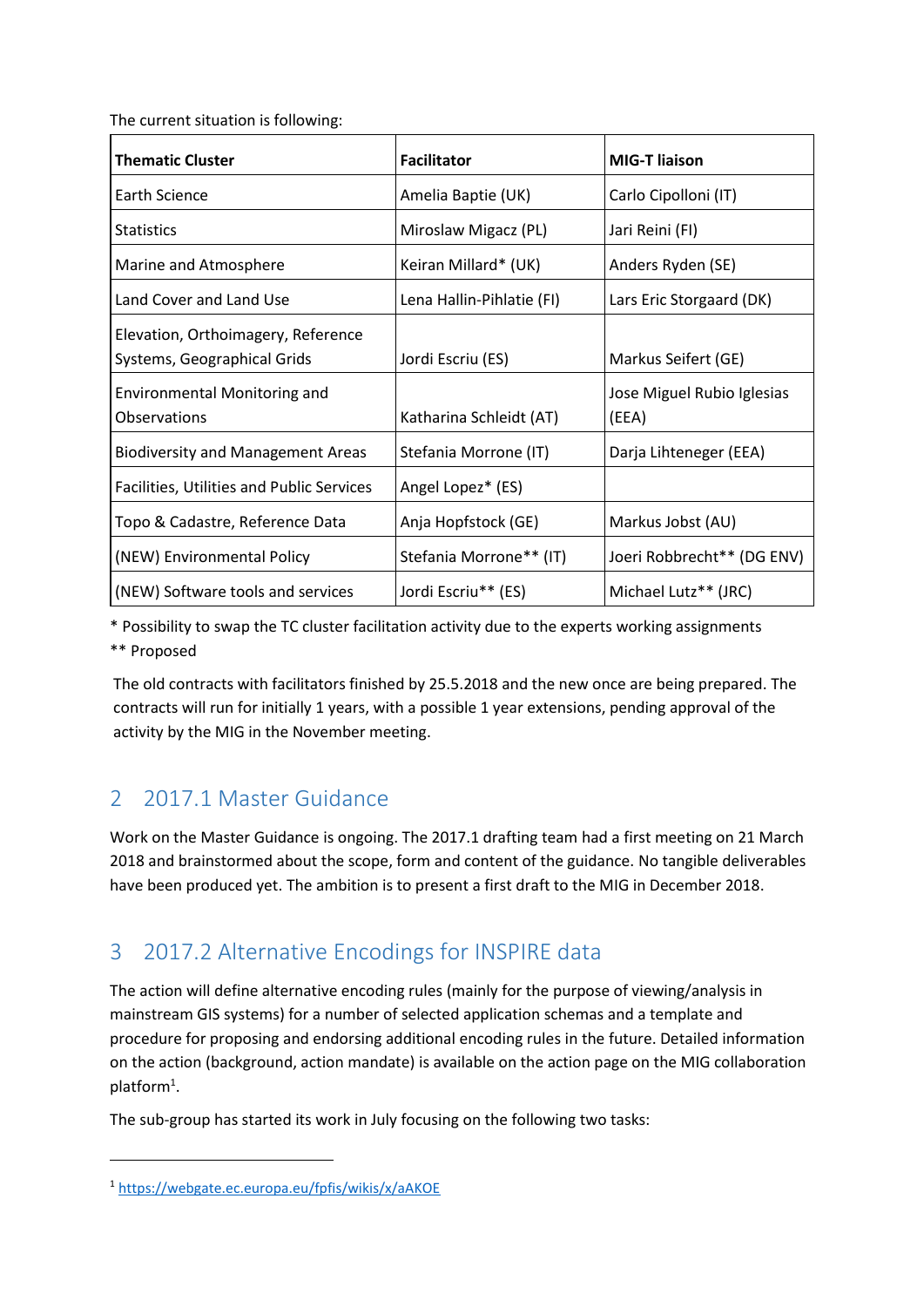- developing an encoding rule for GeoJSON (as a first example)
- developing generic rules / approaches for simplifying INSPIRE encodings (including, but not limited to flattening of complex structures)

It was agreed to use the new Good Practice (GP) procedure as the procedure for proposing and endorsing alternative encodings and simplification rules.

The sub-group has started collecting GeoJSON and simplification examples and initiated discussions on open questions on Github<sup>2</sup>, including:

- [Proposals for example data sets / themes / use cases](https://github.com/INSPIRE-MIF/2017.2/issues/31)
- [Should the GeoJSON encoding rule include simplification rules?](https://github.com/INSPIRE-MIF/2017.2/issues/27)
- [Should we include simplification based on UML implementation models?](https://github.com/INSPIRE-MIF/2017.2/issues/26)
- [Generic vs. theme-specific rules \(for which themes?\)](https://github.com/INSPIRE-MIF/2017.2/issues/25)
- [Should the simplification rules include extensions?](https://github.com/INSPIRE-MIF/2017.2/issues/24)
- [Should the simplification rules / GeoJSON encoding rule include profiling?](https://github.com/INSPIRE-MIF/2017.2/issues/23)
- [GeoJSON's CRS does not meet INSPIRE requirements](https://github.com/INSPIRE-MIF/2017.2/issues/9)

Next steps are the in-depth analysis of the examples and extraction of aspects or rules to be included in the GP documents.

A call for tender addressing the "Improved usability of INSPIRE data" was launched in the fall of 2018 that aims to support the mandate of MIG actions 2017.2 and 2017.3. The procedure is in the process of being finalised. The main tasks of the contractor will be to draft the two planned GP documents.

A face-to-face meeting is planned for the 17-18 December in Ispra, Italy.

### 4 2017.3 Improved Client Support for INSPIRE data

A call for tender addressing the "Improved usability of INSPIRE data" was launched in the fall of 2018 that aims to support the mandate of MIG actions 2017.2 and 2017.3. The procedure is in the process of being finalised. In particular, the contractor to be selected will implement the following tasks:

#### **1. Process available information on the usability of INSPIRE data**

The contractor will collect and systemise available information from multiple channels. The main sources of information will include:

- The dedicated 2017.3 survey on the usability of INSPIRE data,
- Discussions on the INSPIRE Thematic clusters platform,
- Relevant projects and initiatives on the Member state level

#### **2. Analyse the input data**

**.** 

The contractor will (i) develop a proposal for an analysis framework, (ii) analyse all collected issues, (iii) draft possible solutions to the issues involved with emphasis on joint measures with software vendors.

#### **3. Prepare and run a workshop on "Improved client support for INSPIRE data"**

<sup>2</sup> <https://github.com/INSPIRE-MIF/2017.2/issues>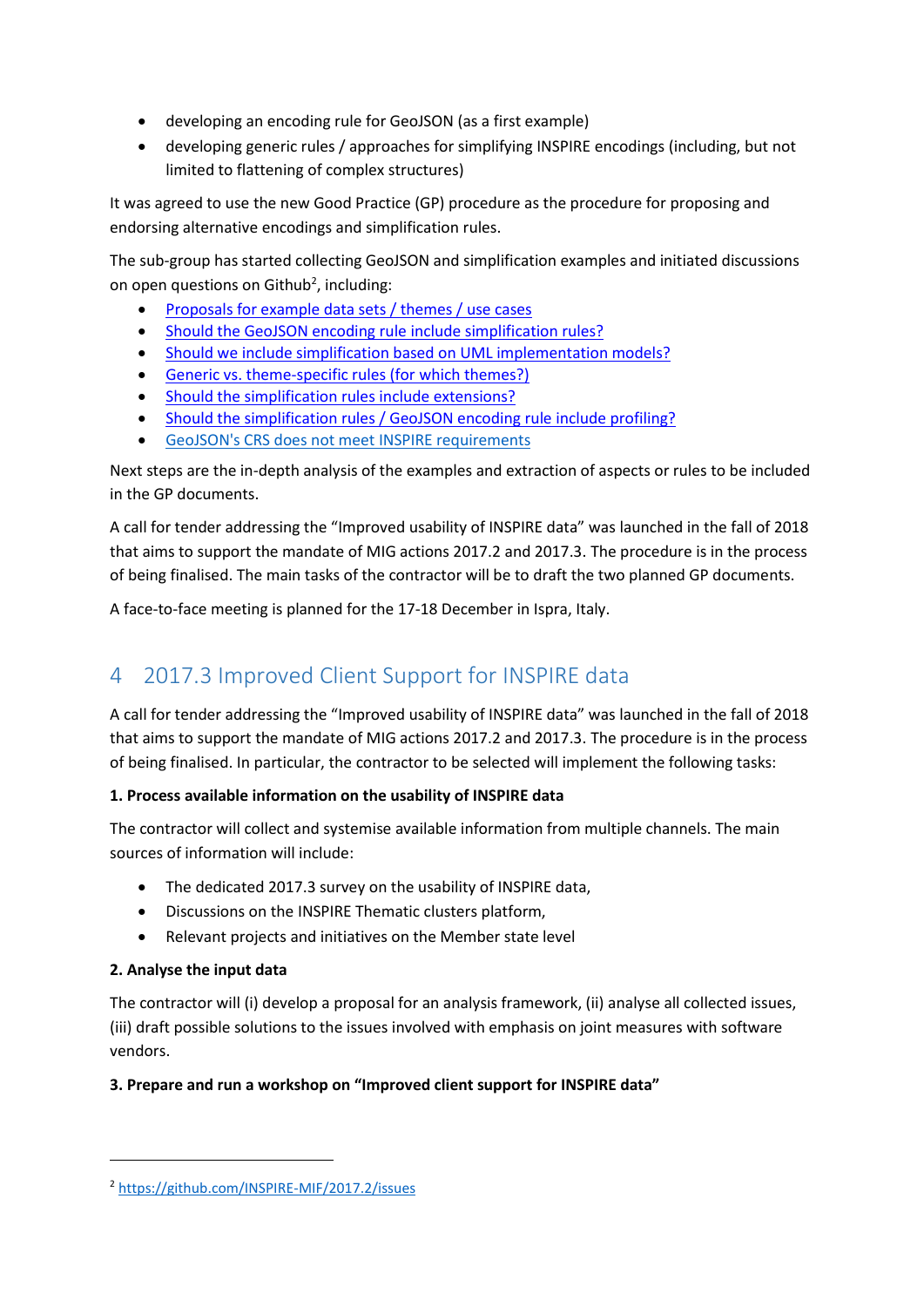Results from Tasks 2 and 3 will be discussed with the open source community and commercial vendors and other INSPIRE stakeholders on a dedicated event organised by the JRC. Particular emphasis will be put on the most widely used client application (web, desktop and mobile).

#### **4. Issues resolution and roadmap**

The contractor will prepare proposals for the resolution of the existing issues, together with a roadmap on how the issues are to be addressed. The most frequently used client applications will be covered.

All foreseen tasks will be accomplished for an overall duration of 10 months.

### 5 2017.4 Validation and conformity testing

The action focuses on two strands of activities:

- the maintenance and further development of the Abstract and Executable Test Suites (ATS and ETS) and the ETF software, which supports the INSPIRE reference validator (through a contractor); and
- the discussion (in the 2017.4 sub-group) of issues raised in the validator helpdesk, which require interpretation of TG (and in some cases IR) requirements.

The contractor's work is progressing, with a focus on adding ETSs for the Metadata TG v2.0 and the TG for View Services, which should be released before the end of 2018. The JRC is currently working on establishing a test server, where the new ETSs can be tested (by the 2017.4 sub-group and other interested parties). Work on ATS and ETS for SOS-based Download Services TG has started.

A new "Community" space has been set up in Github<sup>3</sup>. This space should become the unique place for submitting issues with the current ATS/ETS implementation, proposals for improvement of the ETF software (e.g. collected from national implementers) or other questions related to validation and conformity testing. The issues will then be assigned and discussed in the relevant technical issue trackers and, where necessary, by the 2017.4 sub-group. The space will also serve to document the development roadmap for ATS and ETS.

The landing page of the reference validator<sup>4</sup> has been revised, to reflect this change (see below).

1

<sup>3</sup> <https://github.com/inspire-eu-validation/community/wiki>

<sup>4</sup> <http://inspire-sandbox.jrc.ec.europa.eu/validator/>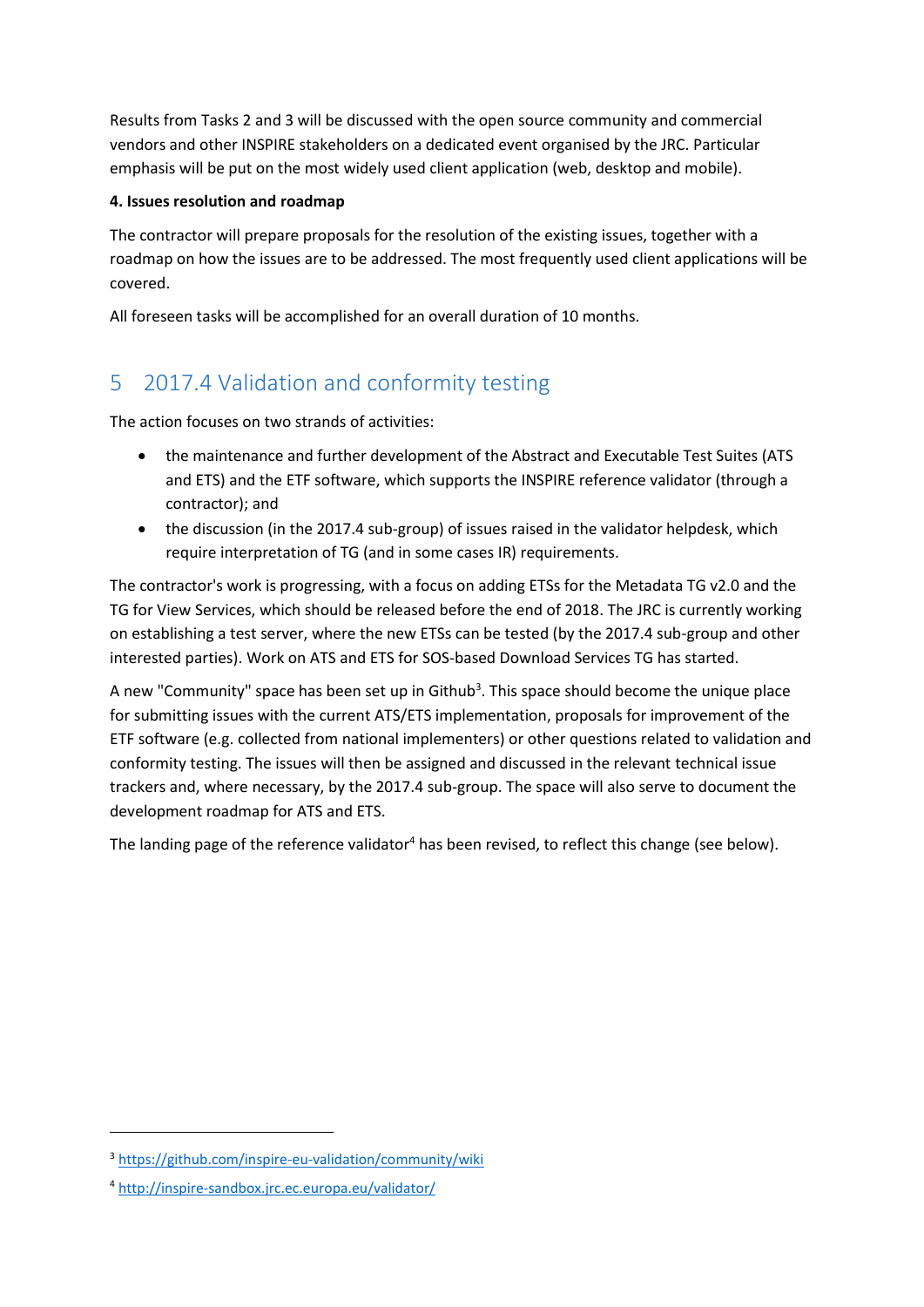#### **Welcome to the INSPIRE Validator**

The purpose of the INSPIRE validator is to help data providers, solution providers and national coordinators to check whether data sets, network services and metadata meet the requirements defined in the INSPIRE Technical Guidelines. The validator provides detailed test reports to help implementers understand how well their data, services, metadata or software solutions are doing (or where improvements may be needed).

The validator is based on the Abstract and Executable Test Suites agreed between Member States and the Commission in the INSPIRE Maintenance and Implementation Group. See the Roadmap for the test suites that are currently supported and our future planning.

The validator has been developed under **ARE3NA** and **ELISE** Actions of the ISA/ISA2 Programmes.

|                                                                                                                           | Test your data, services or metadata<br>Pick your resource (data, services or metadata), select the test(s) to launch and check the results to see how<br>well you are doing (or where you need to improve).<br><b>O</b> Start a test <b>Z</b> |                                                                                                                |  |  |
|---------------------------------------------------------------------------------------------------------------------------|------------------------------------------------------------------------------------------------------------------------------------------------------------------------------------------------------------------------------------------------|----------------------------------------------------------------------------------------------------------------|--|--|
| <b>API</b>                                                                                                                | Want more?                                                                                                                                                                                                                                     | Feedback                                                                                                       |  |  |
| If you are a developer, you can access and<br>call the operations of the validator API to<br>power your own applications. | Download the software, deploy it in your<br>own infrastructure and customise it to fit<br>your specific needs.                                                                                                                                 | Use the Community space to provide your<br>feedback or proposals on the ATS, ETS or<br>the FTF test framework. |  |  |
| <b>な</b> Try the API ■                                                                                                    | $\triangle$ Get the software $\Box$                                                                                                                                                                                                            | ● Provide your feedback ■                                                                                      |  |  |

To further clarify the difference between the reference validator and the checks executed during harvesting by the INSPIRE geoportal<sup>5</sup>, the has been renamed to "INSPIRE Geoportal Harvesting Checker", and the following disclaimer has been included on the landing page:

*This application may be used by INSPIRE data and service providers to emulate the checks executed by the INSPIRE geoportal during its harvesting process. It will report potential issues that are identified during harvesting, when the geoportal is extracting and enriching the information found in the resource in order to present them in a useful and usable fashion. It can therefore help data and service providers to improve the way their implementations are made available in the INSPIRE geoportal.* 

*This application can also be used via a Web Service (instructions available [here\)](http://inspire-geoportal.ec.europa.eu/validator2/html/usingaswebservice.html).*

The discussion and resolution of helpdesk issues in the 2017.4 sub-group has led to some proposals to update TG documents. The change proposals are tracked in a dedicated issue tracker<sup>6</sup> for scrutiny by the MIG-T. Since no comments have been received, new corrigenda versions of the TGs will be prepared and published before the end of 2018.

For the maintenance and development work on the ETF software, a governance structure has been set up, involving the two current main sponsors *interactive instruments* and *JRC*, as well as the active developers. The ToR for the Steering Group and Technical Committee are available on GitHub<sup>7</sup>. ETF

**.** 

<sup>5</sup> <http://inspire-geoportal.ec.europa.eu/validator2/>

<sup>6</sup> [https://ies-svn.jrc.ec.europa.eu/projects/mig/issues?query\\_id=30](https://ies-svn.jrc.ec.europa.eu/projects/mig/issues?query_id=30)

<sup>7</sup> <https://github.com/etf-validator/docs/tree/master/TOR>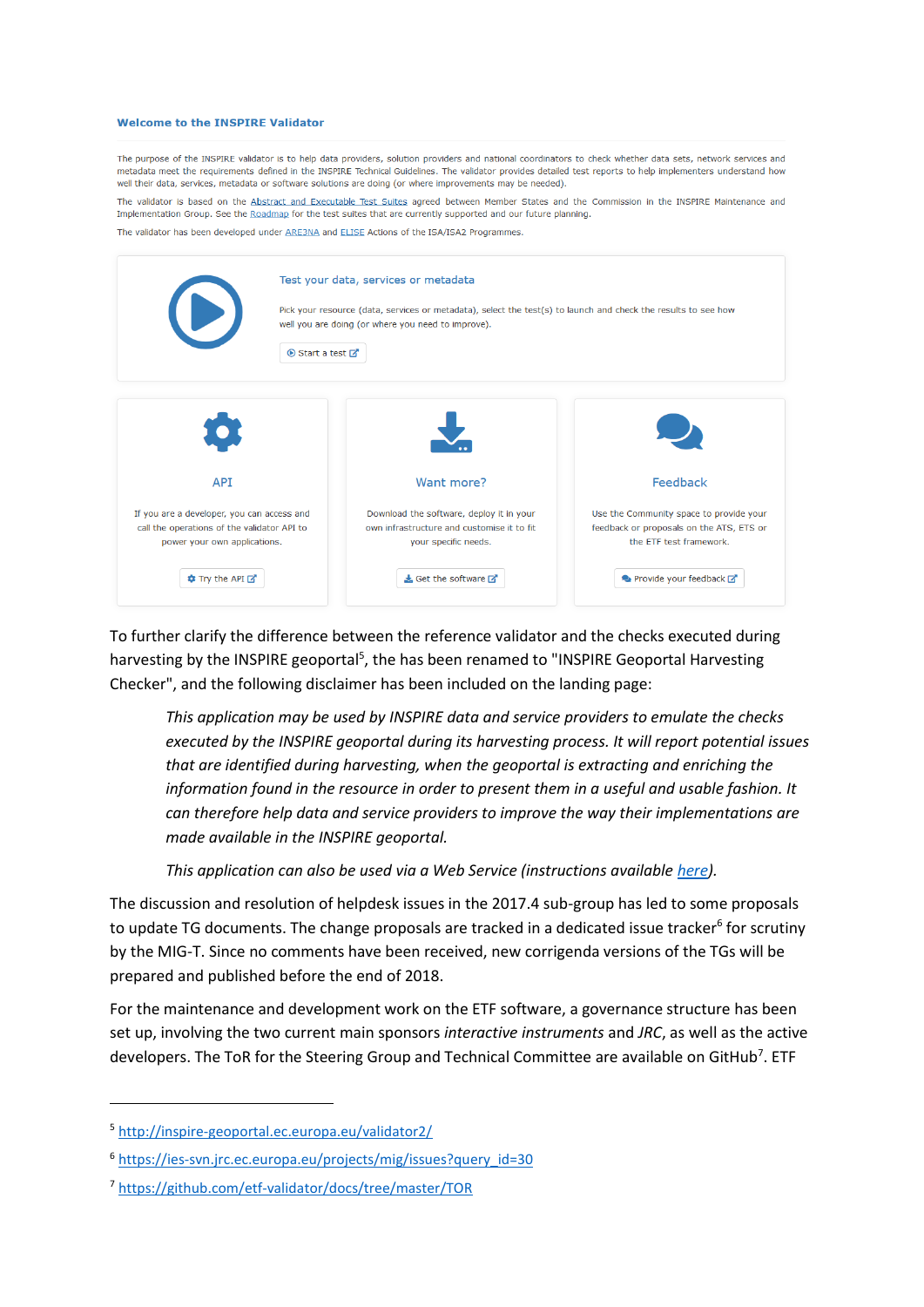Improvement proposals (EIPs) are collected, discussed and prioritised on Github<sup>8</sup>, e.g. on performance improvements, UI simplification. ETF developments are now also funded through a contract with German mapping agencies (AdV).

It has been proposed to organise a workshop with national implementers to collect feedback and suggestions for improvements of the ETF software, similar to the workshops organised for the Re3gistry software and the planned geoportal workshop.

### 6 2018.1 Streamlining the monitoring and reporting for 2019

The kick-off meeting of the subgroup will be on 04-05 December in Ispra. So far 11 participants confirmed to attend the meeting (mostly member of previous 2016.2 subgroup). The meeting will be focused on the new Regulation for monitoring and reporting, user requirements, planning and the development of the new system.

## 7 Maintenance of INSPIRE registers & the INSPIRE register federation

A workshop on the Re3gistry software and INSPIRE register federation<sup>9</sup> took place on 5-6 September, which aimed at collecting and prioritising requirements for Re3gistry software and register federation and setting up a governance structure for future maintenance.

Participants submitted improvement proposals for the Re3gistry before the meeting. During the meeting, every participant was asked to rank his/her 5 top proposals out of the overall possibilities. The most voted proposals were:

- Provide support for linked data (16 votes)
- Improve filtering/search functionality in the user interface (13 votes)
- Improve the search engine to enable searching remote INSPIRE central registers from a "local" registry (9 votes)
- Enable a search history function to navigate across the item changes (9 votes)
- Provide support for additional formats to enhance interoperability, e.g. compliant SKOS/XML (8 votes)
- Provide a syndication service to notify changes in contents and/or functionalities (8 votes)
- Provide additional visualization modes, e.g. a hierarchical tree view (collapsible menus) for hierarchical registers, and an alphabetical index (glossary); suitable/suggested tools are WebVOWL and owlviz (8 votes)
- Provide a REST API for machine-readable access, filter & read actions (7 votes)
- Provide image field type support (7 votes)
- Store developed register types as templates in order to use them to create new registers (7 votes)
- Implement a web based import tool, allowing a preview of the content (for each new entry/change, create a dump of the current content) (7 votes)

1

<sup>8</sup> <https://github.com/orgs/etf-validator/projects/2>

<sup>9</sup> <https://webgate.ec.europa.eu/fpfis/wikis/x/-MGEEQ>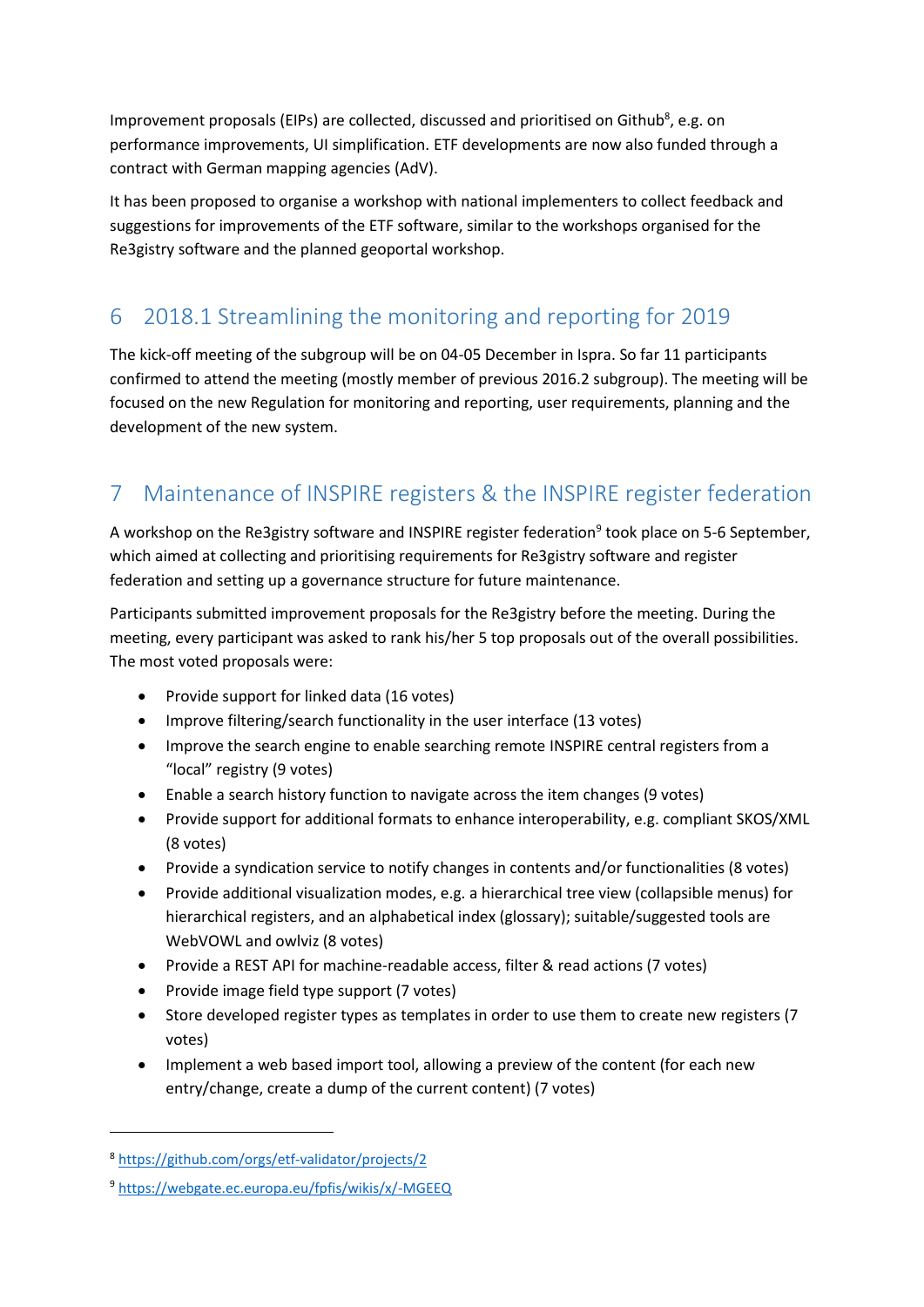The submitted improvement proposals will be documented on Github, together with an estimation of the resources that those would imply.

On the INSPIRE register federation, it was decided not to publish the Register of Registers (RoR) application officially for the time being, since not many countries are sharing or planning to share their code lists in it yet. Testing and experiments will continue in the current sandbox<sup>10</sup>. JRC will investigate how to integrate the RoR within the INSPIRE registry (e.g. showing in INSPIRE empty code lists types a link to the available values coming from other sources)

The workshop also discussed setting up a community around the Re3gistry. It was decided

- not to set up a steering group for the time being, but
- to create a mailing list for stakeholders and general announcements, and
- $\bullet$  to set up the Github space<sup>11</sup> for collecting requirements, feature proposal and sharing roadmaps for next releases,
- organise web-conferences (e.g. to present the new versions, features, etc.) on request / when needed, and/or at physical events such as the INSPIRE Conference, FOSS4G, ISA2, etc.

### 8 INSPIRE & e-Reporting

### 8.1 Invasive Alien Species

Geospatial data on the invasive alien species (IAS) distribution, associated observations and metadata shall be delivered in line with INSPIRE. Commission Implementing Regulation (EU) 2017/1454 specifies the technical formats for reporting by the Member States. A reporting workflow has been developed in response, where data on IAS will be made available to MS from the JRC European Alien Species Information Network (EASIN) database. The EASIN collects and indexes spatial data on the distribution of the Alien Species in Europe from a network of Data Partners.

The JRC is finalising Guidelines for the compilation of reports on Species Distribution (SD) of Invasive Alien Species of Union concern. They will be presented and discussed on 14 November during the 1st meeting of the Invasive Alien Species Expert Group (IASEG). A pre-meeting is planned for the afternoon of 13 November, with updates from JRC, EEA/ETC, contractors (EaudeWeb & WUR) and ENV. Also the organisation of the meeting on 14 November with the Member States will be discussed and coordinated.

Data made available to MS will be encoded in accordance with an extended INSPIRE Species Distribution (SD) Data Model. Observations, distribution data and metadata will be bundled together. MS will update and push their national data to a dedicated EEA repository.

### 8.2 MSFD

1

The EC&EEA INSPIRE team is providing regular support to TG DATA of the MSFD in complying with the requirements of Art. 19 of the Directive. Detailed technical guidance covering all aspects related

<sup>10</sup> <http://inspire-regadmin.jrc.ec.europa.eu/ror>

<sup>11</sup> <https://github.com/ec-jrc/re3gistry>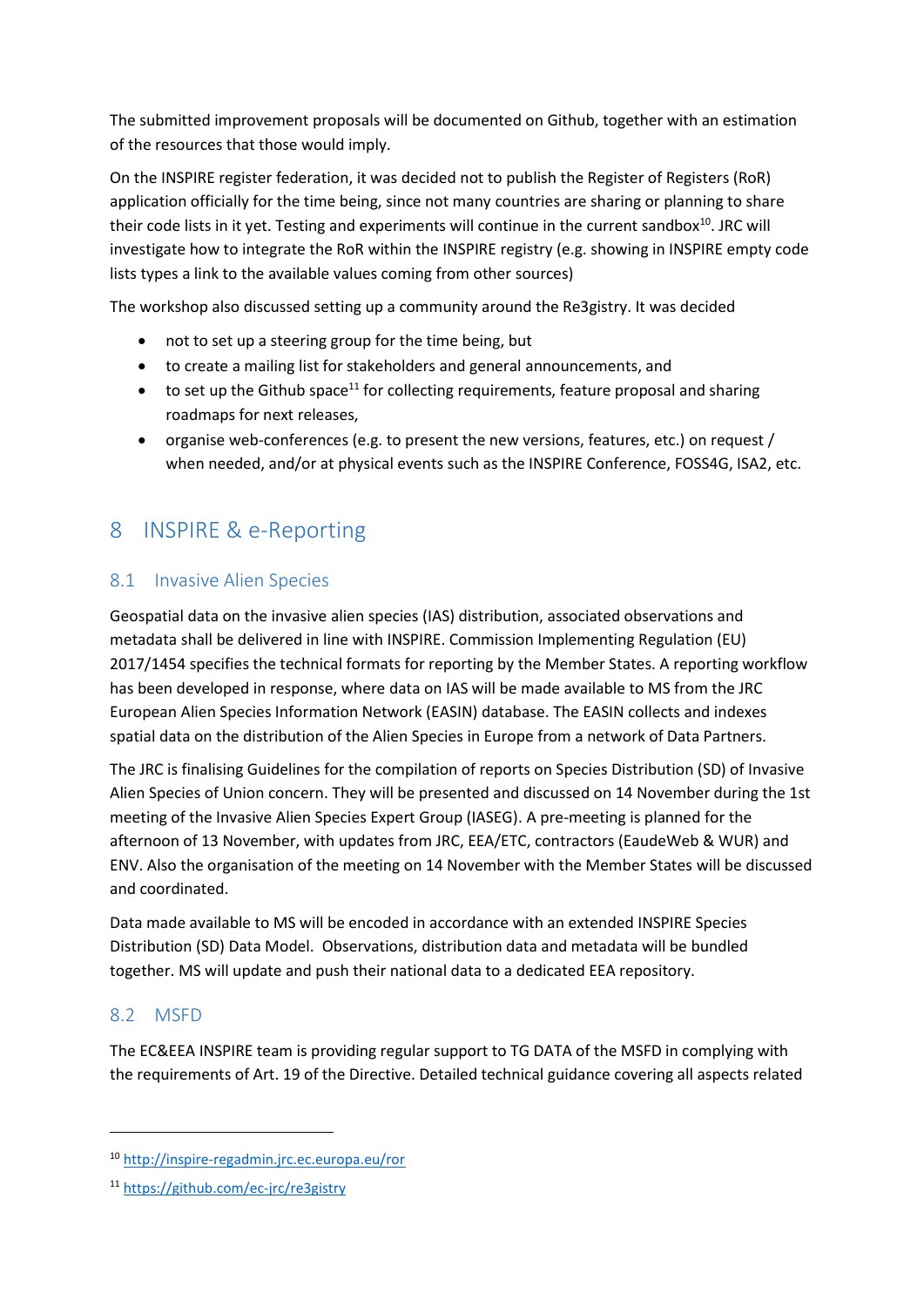to the creation of metadata, data harmonisation and network services have been compiled by the EEA. Several use cases with heterogeneous data encoded in accordance with INSPIRE are also available. The possibility for harvesting the catalogues of regional sea conventions and the consequent reuse of the metadata are being investigated.

In parallel, in collaboration with DG MARE, the implementation of INSPIRE by EMODnet portals is discussed. A dedicated wiki page is created, where EMODnet portals share requirements for data harmonisation and outstanding technical issues.

### 8.3 EU Registry on Industrial Sites

The **EU Registry on Industrial Sites<sup>12</sup>** is a data flow that collects information on the facilities, installations, and plants, which EU countries (as well as EFTA countries and Serbia) are obliged to report under the **European Pollutant Release and Transfer Register (E-PRTR) Regulation** and the **Industrial Emissions Directive (IED)**. The EU Registry will be the reference dataset to which relevant thematic reporting on Large Combustion Plants (LCPs) and other industrial facilities falling under the abovemention legislation will link to (i.e. data on releases and transfers referring to the entities reported to the EU Registry). The most relevant aspect here is that the **EU Registry will contain all relevant permit and geospatial information** of these industrial entities, avoiding its duplication in the thematic data flows. This shall reduce reporting burden and data management costs, ensuring further investments by reporting countries are not required in the medium term to comply with INSPIRE.

While avoiding inconsistencies across the sectorial legislation, the EU Registry data model<sup>13</sup> extends the INSPIRE **Production and Industrial Facilities** (PF) core model<sup>14</sup> in accordance to the rules set out in the INSPIRE Generic Conceptual Model. During the modelling exercise, it became clear that the INSPIRE PF model was very comprehensive and catered for a very high level of detail, with a number of fields and some feature types which were identified as not relevant in the EU Registry context. Therefore, a streamlined view has been developed, including the feature types and fields relevant to the EU registry reporting, with all mandatory and non-voidable elements, as well as domain reporting requirements and a series of modifications which have no impact on the INSPIRE compliance of the reported data by countries. The rationale for this choice is based on the assumption that Member States do not collect or make available further data on this subject. The modified schemas of the INSPIRE PF model and the INSPIRE Activity Complex (which is imported by the former) are stored locally in the Reportnet Data Dictionary<sup>15</sup>, facilitating the workflow and the schema validation process. It is important to stress that all implemented changes do not break INSPIRE rules, since they operate on INSPIRE-allowed values (restrictions on the relevant element domain).

At the same time, **the thematic data (e.g. emissions)** which collection is required by the IED and the E-PRTR have been also subject to a streamlining exercise and an integrated data model<sup>16</sup> has been

1

<sup>12</sup> <http://rod.eionet.europa.eu/obligations/721>

<sup>13</sup>

[https://cdrtest.eionet.europa.eu/help/ied\\_registry/documents/Guidance/EU%20Registry\\_datamodel\\_CID\\_Fina](https://cdrtest.eionet.europa.eu/help/ied_registry/documents/Guidance/EU%20Registry_datamodel_CID_Final%2027%20August%202018.pdf) [l%2027%20August%202018.pdf](https://cdrtest.eionet.europa.eu/help/ied_registry/documents/Guidance/EU%20Registry_datamodel_CID_Final%2027%20August%202018.pdf)

<sup>14</sup> <http://inspire.ec.europa.eu/schemas/pf/4.0/ProductionAndIndustrialFacilities.xsd>

<sup>15</sup> <https://dd.eionet.europa.eu/schemaset/euregistryonindustrialsites/view>

<sup>16</sup> [https://cdrtest.eionet.europa.eu/help/eprtr\\_lcp/help/eprtr\\_lcp/Guidance/EPRTR-LCP\\_datamodel\\_v3.0.pdf](https://cdrtest.eionet.europa.eu/help/eprtr_lcp/help/eprtr_lcp/Guidance/EPRTR-LCP_datamodel_v3.0.pdf)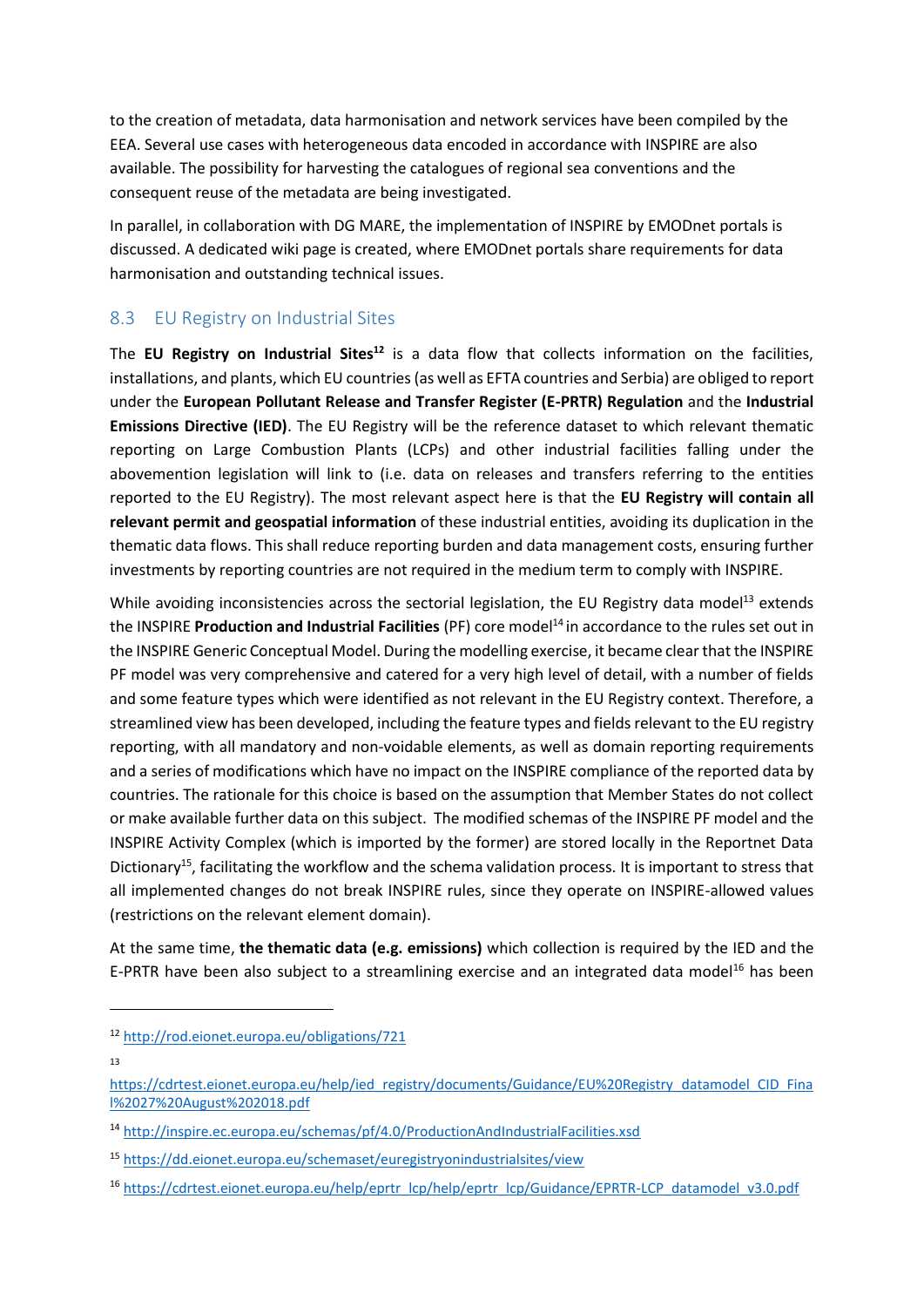designed in order to operate in parallel with the EU Registry data flow. The thematic data model under both legislative instruments only concerns the transmission of emissions and associated activity data for industrial emissions entities that are included in the EU Registry. The link between these two reporting data flows is based on a consistent use of identifiers between related feature types. In particular, **the INSPIRE identifiers (***inspireId***) of the relevant features will be the key attribute that ties these entities (and therefore their geospatial information) to the corresponding emission data**. The implementation of this relation eliminates the need to provide geospatial information or identification (administrative) data in each thematic data flow.

QA/QC procedures ensure that, when combined, data submitted via both data flows remain logic and coherent to the requirements of the industrial legislation. The EEA will then harvest all country data submission and aggregate them in a European-wide multi-year data set of industrial sites that can be used for analysis, publication and support of environmental programmes.

The EU Registry on Industrial Sites, which model was finalised and published in August 2018, is to be launched operationally during the first quarter of 2019, with the deadline for the first reporting (ref. year 2017) being June 2019. It is expected that the first pan European dataset based on the EU Registry will be available by the end of 2019. The thematic data model has been developed in 2018 and the first reporting deadline will be in 2020.

### 8.4 Floods Directive

In the subgroup of the Workgroup on the **Floods Directive** on the updating of reporting tools it was proposed and agreed to use:

- the INSPIRE "Management Restriction Or Regulation Zone" to model the units of management;
- the INSPIRE "Risk Zone" (subtype of AbstractRiskZone) for the Areas with Potential Significant Flood Risk (APSFR);
- the INSPIRE "Hazard Area" (subtype of AbstractHazardArea) for modeling the Preliminary Flood Risk Assessment (PFRA).

The work on the model was finalised in the subgroup meeting of 23 October 2018. Since a considerable amount of Member States indicated that they prefer to use shapefiles for reporting spatial data, the reporting model will support a flat structure. For the modelling of the Areas of Potential Significant Flood Risk (APSFR) an extension to the relevant INSPIRE data specification is needed.

### 8.5 Environmental Noise Directive

In the last NOISE REGULATORY COMMITTEE (25/09/2018) the progress on INSPIRE implementation for the priority eReporting use case in general and the NOISE Directive specifically was presented. An update of the high-level streamlining roadmap and future actions was presented and discussed:

#### **Future Actions**

- Q3/18 Q3/19: develop common reporting model and process aligned with Reportnet 3.0; address implementation gaps.
- Q4/19 Q4/20: common reporting model and process implementation by Member States (INSPIRE interoperability deadline in 2020)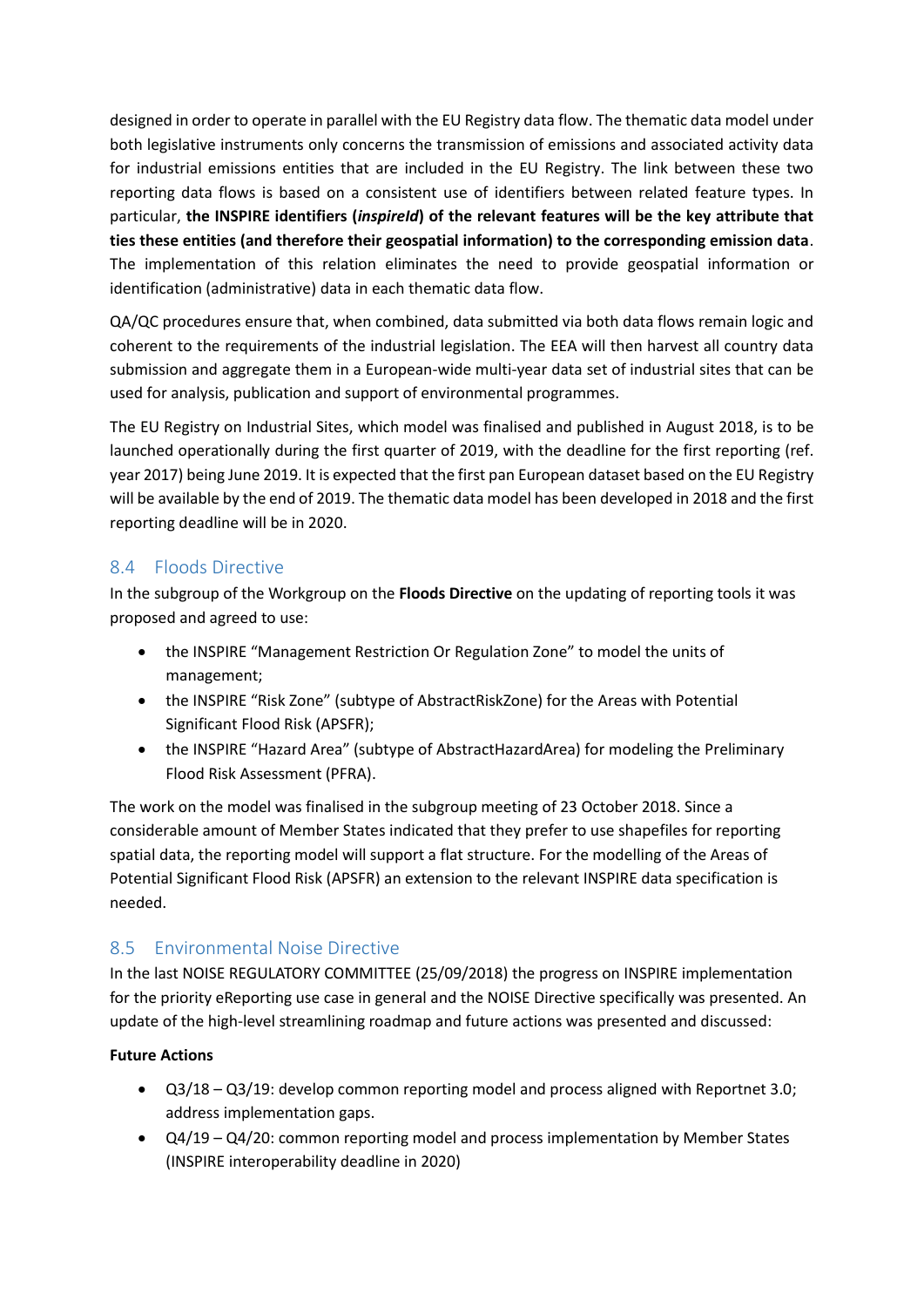- 2021: Test e-reporting model & process (MS/EEA/ENV)
- 2022: next NOISE reporting cycle NOISE reporting and INSPIRE obligations aligned

### 9 Feasibility study on data harvesting

The European Environment Agency started the "Feasibility study on data harvesting using INSPIRE infrastructure" as a supporting project to the Reportnet 3.0 modernisation activities with the purpose to evaluate and demonstrate the possibility of using web services in the official reporting data flows. The study case relies on the current publically available INSPIRE download services providing the spatial data of Natura 2000 sites that could be found in the INSPIRE infrastructure as INSPIRE Protected sites. The feasibility study evaluates two use cases:

- use of INSPIRE network services for data harvesting in the reporting obligation to download the national-wide Natura 2000 spatial data sets, and
- referencing and extracting spatial objects through the INSPIRE download services provided as WFS (direct access download).

The feasibility study formed a sample of INSPIRE download services for Natura 2000 data sets provided by 13 countries. The sample includes different data management practices (one or several data sets), data formats (GML, Shapefile) and service types (plain URL, Atom, WFS). The study evaluates several points important for the reporting process, among others:

- non-ambiguity in finding the correct (official) data sets and services
- possibility to connect to services, download the complete data sets and ensure that the requested content has been indeed downloaded
- possibility to reference and download specific spatial objects (INSPIRE) for the Natura 2000 sites that are reported under the Natura 2000 Standard Data Form (SDF).

Although, the feasibility study will be completed in November 2018, it already provides several outcomes that have been used as input to the Reportnet 3.0 requirements catalogue, which is now open for consultation until 31.10.2018. A few outcomes that answer the main points above are summarised as following:

- using INSPIRE Geoportal Priority Data Set search and filtering mechanism or another specific search mechanism on INSPIRE CSW provides a good start to find the services and data but the results might not be precise enough (several data sets and services could be found);
- availability and performance of INSPIRE download services are at high level, however the use of WFS to download complete data sets show higher latency. As Natura 2000 data sets could be a sub-set of Protected sites data sets, it is important to find or request only the Natura 2000 data sets;
- the current data model of Natura 2000 Standard Data Form already includes the possibility to reference the INSPIRE spatial objects, and the INSPIRE download service direct access WFS requests can indeed find the corresponding spatial objects. However, better common good practice guidelines could improve the possibility for referencing, e.g. guidelines for encoding of Inspire identifier in Natura 2000 SDF reported data, guidelines for generating Inspire identifiers (based on Natura 2000 site code) or making queries on attributes in WFS requests (e.g. on Inspire identifier). The findings also confirmed that introducing a thematic identifier in the data